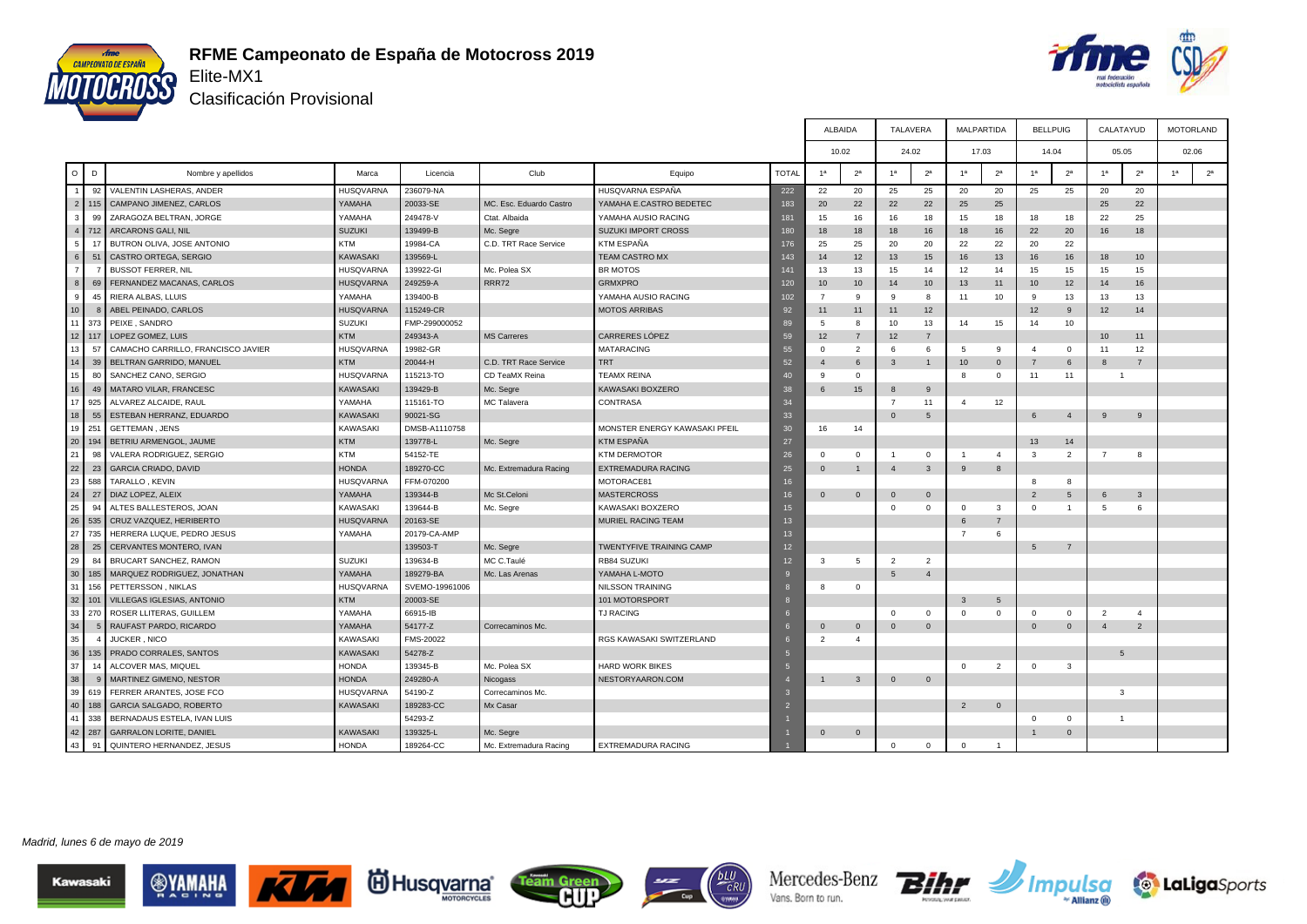



Clasificación Provisional

|                       |                                 |                  |                |                          |                               |                 |                | <b>ALBAIDA</b>   | <b>TALAVERA</b> |                | <b>MALPARTIDA</b> |                | <b>BELLPUIG</b>         |                |                | CALATAYUD      |                | <b>MOTORLAND</b> |
|-----------------------|---------------------------------|------------------|----------------|--------------------------|-------------------------------|-----------------|----------------|------------------|-----------------|----------------|-------------------|----------------|-------------------------|----------------|----------------|----------------|----------------|------------------|
|                       |                                 |                  |                |                          |                               |                 |                | 10.02            | 24.02           |                | 17.03             |                | 14.04                   |                |                | 05.05          |                | 02.06            |
| D<br>$\circ$          | Nombre y apellidos              | Marca            | Licencia       | Club                     | Equipo                        | <b>TOTAL</b>    | 1 <sup>a</sup> | 2 <sup>a</sup>   | 1 <sup>a</sup>  | 2 <sup>a</sup> | 1 <sup>a</sup>    | 2 <sup>a</sup> | 1 <sup>a</sup>          | 2 <sup>a</sup> | 1 <sup>a</sup> | 2 <sup>a</sup> | 1 <sup>a</sup> | 2 <sup>a</sup>   |
| 124                   | <b>UBACH SALA, SIMEO</b>        | <b>HUSQVARNA</b> | 139380-B       | Mc B.Bergueda            | HUSQVARNA ESPAÑA              | 198             | 12             | 22               | 16              | 18             | 25                | 25             | 22                      | 22             | 14             | 22             |                |                  |
| 2 <sup>1</sup>        | LARRAÑAGA OLANO, IKER           | <b>KTM</b>       | 279329-BI      |                          | KTM ESPAÑA                    | 195             | 25             | 25               | 25              | 25             |                   |                | 25                      | 25             | 25             | 20             |                |                  |
| 3 <sup>1</sup><br>771 | LUCAS SANZ, MARIO               | <b>KTM</b>       | 249211-A       | RRR72                    | <b>F4ERACING KTM</b>          | 183             | 22             | 20               | 18              | 13             | 22                | 20             | 18                      | 16             | 20             | 14             |                |                  |
| 312<br>4 <sup>1</sup> | CASAS CERVERA, ORIOL            | <b>KTM</b>       | 140286-B       |                          | ORIOL CASAS RACING            | 181             | 20             | 18               | 15              | 16             | 18                | 18             | 20                      | 20             | 18             | 18             |                |                  |
| 519<br>5 <sub>1</sub> | APARICIO SANCHEZ, JOSE ANTONIO  | YAMAHA           | 20176-SE       | MC. Esc. Eduardo Castro  | YAMAHA E.CASTRO BONILLO       | 146             | 10             | 12               | 12              | 10             | 20                | 22             | 14                      | 15             | 15             | 16             |                |                  |
| 6<br>46               | PONS SOLA, NIL                  | YAMAHA           | 139630-GI      | Mc. Segre                | YAMAHA AUSIO RACING           | 11 <sub>S</sub> | $\mathbf{q}$   | 10 <sup>10</sup> | 9               | 9              | 14                | 15             | 13                      | 13             | 16             | 11             |                |                  |
| 67<br>$\overline{7}$  | MARTINEZ NOGUEIRA, YAGO         | YAMAHA           | 195405-PO      | M.N.M.                   | YAMAHA AUSIO RACING           | 117             | 14             | $\overline{7}$   | 10              | $\overline{7}$ | 13                | 16             | 11                      | 14             | 13             | 12             |                |                  |
| 8 <sup>1</sup><br>501 | OLIVER VILAR, ROGER             | <b>KAWASAKI</b>  | 139784-GI      |                          | KAWASAKI BOXZERO              | 114             |                | 14               | $\overline{7}$  | 12             | 16                | 13             | 12                      | 12             | 11             | 10             |                |                  |
| 70<br>9 <sup>1</sup>  | FERNANDEZ GARCIA, RUBEN         | YAMAHA           | 195414-PO      |                          | SDM CORSE                     | 91              |                |                  | 22              | 22             |                   |                |                         |                | 22             | 25             |                |                  |
| $10$   292            | GAMBOA MONTERO, ALEX            | <b>HUSQVARNA</b> | 221906-M       | Molareño&Conar           | HUSQVARNA FLY GROUP           | 88              | 13             | 13               | 13              | 14             | $\mathbf{0}$      |                | 16                      | 18             |                |                |                |                  |
| 47<br>11              | OUTEIRO, LUIS                   | KTM              | FMP-299000084  |                          | MOTORACE KTM                  | 76              |                |                  | 11              | 11             | 15                | 14             | 15                      | 10             |                |                |                |                  |
| $12$ 101              | PROL ORMEÑO, XURXO              | <b>HUSQVARNA</b> | 115158-CR      | CD TeaMX Reina           | <b>MOTOS ARRIBAS</b>          | 75              | -6             | 8                | $\mathbf{8}$    | 6              | 11                | 11             |                         |                | 12             | 13             |                |                  |
| 13                    | SIKYNA, RICHARD                 | <b>KTM</b>       | SMF-290000000  |                          | JD KTM GUNNEX RACING TEAM     | 66              | 11             | 15               | 20              | 20             |                   |                |                         |                |                |                |                |                  |
| 14 311                | POLAK, PETER                    | <b>KTM</b>       | ACCR-290000286 |                          | JD KTM GUNNEX RACING TEAM     | 55              | 15             | 11               | 14              | 15             |                   |                |                         |                |                |                |                |                  |
| 15<br>15              | PERALES BOGUÑA, ANGEL           | <b>KTM</b>       | 139464-B       | CE Pm Vilassar Dalt      | <b>HARD WORK BIKES</b>        | 52              |                | $\Omega$         |                 |                | $\mathbf{A}$      | 12             | -8                      | 11             | $\overline{2}$ | $\overline{7}$ |                |                  |
| 16<br>472             | <b>UBACH SALA, SALVADOR</b>     | <b>KTM</b>       | 139385-B       | Mc B.Bergueda            |                               | 52              | $\mathbf{3}$   | $\Omega$         | 6               | $\mathbf{8}$   | 9                 | 9              | 9                       | 8              |                |                |                |                  |
| 17 576                | MARTINEZ, DORIAN                | <b>HONDA</b>     | FFM-176499     |                          | HONDA PRODECOM                | 48              |                |                  |                 | -5             | 10                | 10             | 10                      | -9             |                |                |                |                  |
| 18<br>149             | SILVA, RENATO                   | <b>HONDA</b>     | FMP-2242019    |                          | MOTOASPRA-HONDA-POLISPORT     | 44              | $\Omega$       | $\overline{4}$   | $\overline{2}$  | $\overline{2}$ |                   | $\mathbf{8}$   |                         | $\overline{4}$ | $\overline{4}$ | 6              |                |                  |
| 19<br>54              | <b>GALERA DE AMO, CRISTOBAL</b> | YAMAHA           | 20001-AL       | MC. Esc. Eduardo Castro  | YAMAHA E.CASTRO BONILLO       | 37              | $\overline{2}$ | -5               |                 |                | 12                |                | $\mathbf{A}$            |                | $\overline{7}$ | $5^{\circ}$    |                |                  |
| 20<br>12              | ARRIBAS LUQUE, ANGEL LUIS       | <b>HUSQVARNA</b> | 115191-CR      | CD TeaMX Reina           | <b>MOTOS ARRIBAS</b>          | 36              | $\Omega$       | $\mathbf{0}$     | 5               | $\overline{1}$ | 5                 | $\overline{7}$ | 2                       | $\overline{7}$ |                | 9              |                |                  |
| 21<br>88              | VAN DER VLIST, FREEK            | KTM              | KNMV-290000068 |                          |                               | 34              | 18             | 16               |                 |                |                   |                |                         |                |                |                |                |                  |
| 22<br>19              | CANALS GAYETE, ALEIX            | <b>HONDA</b>     | 139421-B       | Mc. Segre                | HONDA PRODECOM                | 33              | $\Omega$       | $\Omega$         | 3               | $\Omega$       | 8                 | 6              | $\overline{5}$          | $\mathbf{3}$   |                | $\mathbf{8}$   |                |                  |
| 23<br>309             | FARRES PLAZA, GUILLEM           | <b>KTM</b>       | 139294-B       | Mc B.Bergueda            | <b>F4ERACING KTM</b>          | 25              | 16             | $\mathbf{Q}$     |                 |                |                   |                |                         |                |                |                |                |                  |
| 24<br>144             | GRAÇA, DIOGO                    | <b>SUZUKI</b>    | FMP-290000021  |                          | <b>GUGA MX</b>                | 21              |                |                  |                 |                |                   |                |                         |                | 6              | 15             |                |                  |
| 25<br>14              | DI DIO HERGUETA, JOSE LUIS      | <b>HUSQVARNA</b> | 115280-CR      | MX Yunquera              | <b>MOTOS ARRIBAS</b>          | 16              |                | $\overline{1}$   | $\Omega$        | 3              | -6                | 5              |                         |                |                |                |                |                  |
| 26<br>94              | JIMENEZ VILLALBA, DAVID         |                  | 115539-GU      | MX Yunquera              | <b>MAD MOTOS</b>              | 15              |                |                  |                 |                |                   |                | $\mathbf{0}$            | 5              |                | 10             |                |                  |
| 27<br>317             | SUAREZ FERNANDEZ, MIGUEL ANGEL  | KTM              | 19985-SE       | C.D. TRT Race Service    | <b>TRT</b>                    | 14              |                |                  |                 |                |                   |                | $\Omega$                | $^{\circ}$     | 5              | -9             |                |                  |
| 28<br>999             | FERRANDIS TORMOS, AITOR         | YAMAHA           | 249257-CS      | Lozano MX Center         | <b>EIGHT RIDERS MX</b>        | 12              | -5             | $\mathbf{3}$     | $\Omega$        | $\overline{4}$ |                   |                | $\Omega$                | $\overline{0}$ |                |                |                |                  |
| 29<br>25              | FONTANALS BENAVENT, MARC        | <b>KAWASAKI</b>  | 139396-B       | Mc Cubelles              | KAWASAKI BOXZERO              | 11              | $\Omega$       | $\Omega$         | $\Omega$        | $\Omega$       | $\Omega$          | $\Omega$       | $\overline{\mathbf{3}}$ | $^{\circ}$     |                | 8              |                |                  |
| 30<br>368             | NILSSON BUSTOS, SAMUEL MATTIAS  | <b>HUSQVARNA</b> | 20032-MA       | Esc. Zambrana            | CSM ZAMBRANA HUSQVARNA        | 10              | $\mathbf{A}$   | 6                |                 |                |                   |                |                         |                |                |                |                |                  |
| 31<br>116             | CAÑAS APARICIO, GERVASIO        | <b>HONDA</b>     | 139408-GI      |                          | HONDA PRODECOM                | 10              |                |                  |                 |                |                   |                | $\overline{1}$          | 6              |                | 3              |                |                  |
| 32 965                | MANZATO, HUGO                   | <b>HUSQVARNA</b> | FFM-165620     |                          | MAF RODA BR TEAM              |                 |                | $\mathbf{0}$     |                 |                |                   |                | 6                       | $\overline{2}$ |                |                |                |                  |
| 33<br>282             | MANRIQUE AGUDO, RAFAEL          | <b>HUSQVARNA</b> | 222163-M       |                          | <b>MOTOS ARRIBAS</b>          |                 | $\Omega$       | $\Omega$         | -1              | $\Omega$       | 3                 | $\mathbf{A}$   |                         |                |                |                |                |                  |
| 34<br>259             | DARIAS VAPANEN, BRUNO           | <b>HONDA</b>     | 67903-TF       | Abona Mc                 |                               |                 | $\Omega$       | $\Omega$         |                 |                | $\Omega$          | $\mathbf 0$    | $\mathbf{0}$            | $\overline{0}$ |                | $\overline{4}$ |                |                  |
| 35<br>100             | VENDRELL MARTINEZ, ENRIC        | <b>HONDA</b>     | 139490-B       | Mc St.Celoni             | <b>TRIFOC KRONOS</b>          |                 |                | $\Omega$         |                 |                |                   |                |                         |                | $\overline{1}$ | $\mathbf{3}$   |                |                  |
| 36<br>276             | ROSELL ROMERO, JOAN DAVID       | <b>KAWASAKI</b>  | 139323-B       | MC 3 Turons              | <b>KAWASAKI BOXZERO</b>       |                 |                | $\Omega$         | $\Omega$        | $\overline{0}$ |                   | $\mathbf{3}$   |                         |                |                |                |                |                  |
| 37<br>68              | FERRER CASTELLO, ANTONI         | <b>KTM</b>       | 66917-IB       | 100 Emocions Esport Club | J.PINO COMPETICIÓN-DUES RODES |                 |                |                  | $\Omega$        | $\Omega$       | 2                 | $\overline{2}$ | $\Omega$                | $\mathbf 0$    |                |                |                |                  |
| 38<br>21              | MARIA HUIDOBRO, DAVID           | <b>KAWASAKI</b>  | 90011-BU       |                          | <b>TEAM GREENLANDMX</b>       | $\overline{2}$  |                |                  | $\Omega$        | $\Omega$       |                   |                | $\Omega$                | $\overline{0}$ |                | $\overline{2}$ |                |                  |
| 39<br>84              | TOMAS CASTILLO, ERIC            | YAMAHA           | 140133-B       | Mc. Segre                | YAMAHA AUSIO RACING           |                 | $\Omega$       | 2                |                 |                |                   |                |                         |                |                |                |                |                  |

Madrid, lunes 6 de mayo de 2019









Mercedes-Benz Vans. Born to run.



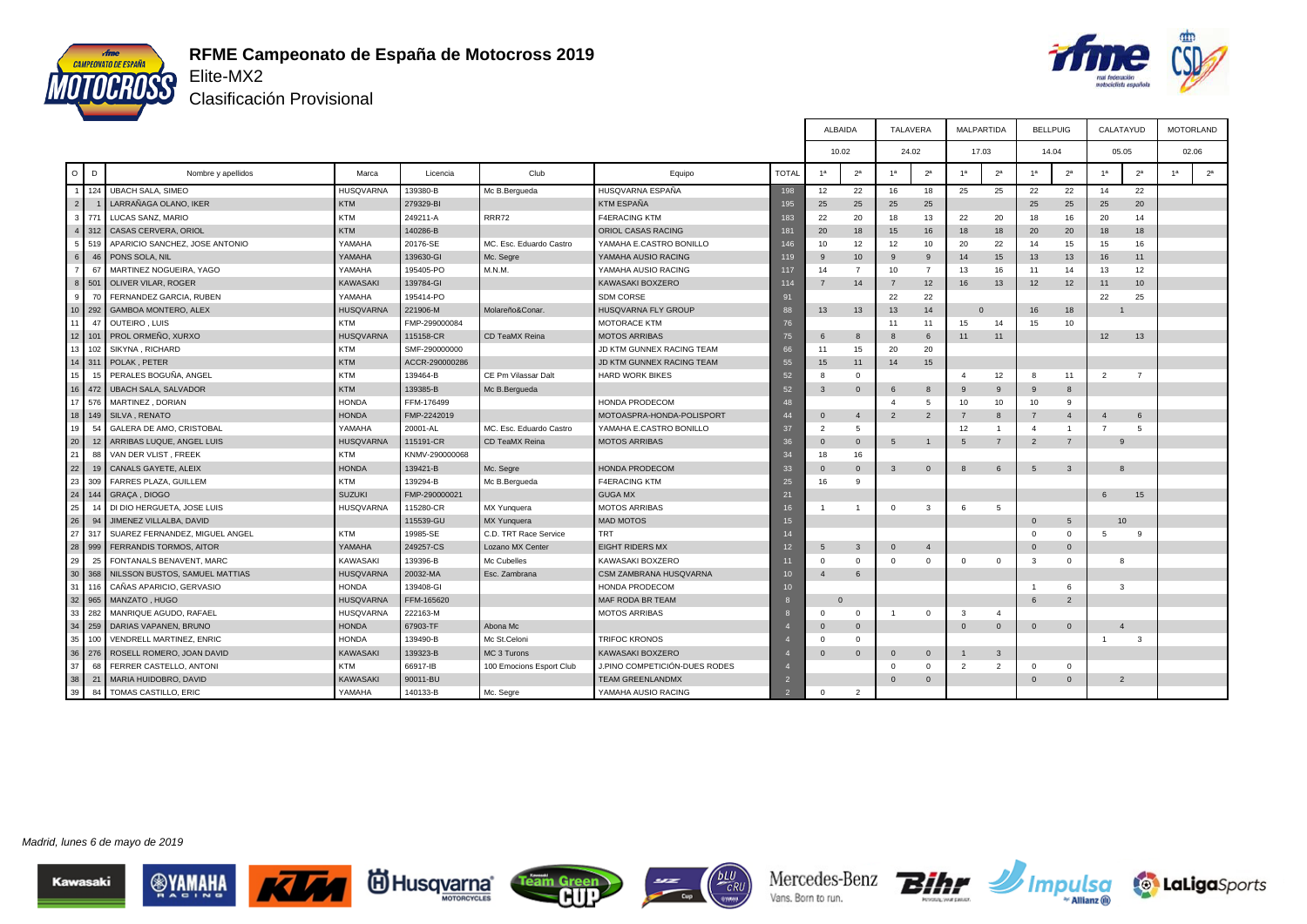



Clasificación Provisional

|                 |                 |                                   |                  |               |                        |                          |                | ALBAIDA        |                | <b>MIAJADAS</b> |                | TALAVERA        |                | CALATAYUD      |                |    | MONTEARAGÓN    |
|-----------------|-----------------|-----------------------------------|------------------|---------------|------------------------|--------------------------|----------------|----------------|----------------|-----------------|----------------|-----------------|----------------|----------------|----------------|----|----------------|
|                 |                 |                                   |                  |               |                        |                          |                | 10.02          |                | 10.03           |                | 14.04           |                | 05.05          |                |    | 27.10          |
| $\circ$         | D               | Nombre y apellidos                | Marca            | Licencia      | Club                   | Equipo                   | <b>TOTAL</b>   | 1a             | 2 <sup>a</sup> | 1a              | 2 <sup>a</sup> | 1a              | 2 <sup>a</sup> | 1 <sup>a</sup> | 2 <sup>a</sup> | 1a | 2 <sup>a</sup> |
|                 | 79              | SEISDEDOS RAMOS, GABRIELA         | KAWASAKI         | 221982-M      |                        | MX6D2                    | 180            | 18             | 18             | 25              | 25             | 25              | 25             | 22             | 22             |    |                |
|                 |                 | 2 346 COLORET FERNANDEZ, SARA     | <b>KTM</b>       | 85721-S       |                        | <b>UKRACING.ES</b>       | 154            | 15             | 15             | 22              | 22             | 20              | 20             | 20             | 20             |    |                |
|                 | $3 \mid 100$    | MENA SERRALBO, MYRIAM             | <b>HONDA</b>     | 20054-SE      |                        | <b>MENA RACING MOTOS</b> | 135            | 16             | 14             | 18              | 20             | 18              | 13             | 18             | 18             |    |                |
| 4               |                 | 6 STORM . AMANDA                  | YAMAHA           | 139957-B      | Mc St.Hilari           | 24MX - TN SUSPENSION     | 132            | 14             | 16             | 20              | 18             | 16              | 18             | 15             | 15             |    |                |
|                 | 5 246           | SANCHEZ NEQUI, JANA               |                  | 139520-GI     | Mc St.Celoni           | MCSC-PMV                 | 121            |                |                | 16              | 11             | 22              | 22             | 25             | 25             |    |                |
|                 |                 | 6 381 ALBIZURI SILGUERO, OIHANE   | <b>SUZUKI</b>    | 279352-BI     | Rafagas Mc             | <b>GARCIA MOTOS</b>      | 113            | 11             | 13             | 13              | 16             | 13              | 15             | 16             | 16             |    |                |
| 7 <sup>1</sup>  |                 | 29 MAGALLON GUBAU, CARLA          | <b>KTM</b>       | 139398-GI     | Mc St.Hilari           |                          | 113            | 13             | 12             | 14              | 15             | 15              | 16             | 14             | 14             |    |                |
|                 | 8 923           | RAMIREZ VENDRELL, ADELINA         | <b>HONDA</b>     | 139307-T      |                        |                          | 106            | 12             | 11             | 15              | 14             | 14              | 14             | 13             | 13             |    |                |
|                 |                 | 9 113 CALERO CHICHARRO, AIDA      | KAWASAKI         | 139534-B      |                        | <b>TEAM CASTRO MX</b>    | 91             | 9              | 9              | 12              | 13             | 12              | 12             | 12             | 12             |    |                |
| 10 <sup>1</sup> |                 | 83 BLANCO SEQUI, AITANA           | YAMAHA           | 249248-V      | Ctat, Albaida          |                          | 78             | 10             | 8              | 10              | 6              | 11              | 11             | 11             | 11             |    |                |
| 11              |                 | 39 CARBONELL VAN RECK, JUDITH     | <b>KTM</b>       | 139638-B      | Mc. Polea SX           | <b>TEAM JCR</b>          | 63             | 8              |                | -6              | $\overline{7}$ | 10              | 8              | 10             | $\overline{7}$ |    |                |
| 12              | 10 <sup>1</sup> | MAIBECHE CASO, AINHOA             | YAMAHA           | 85715-S       | Mc. RJ Sport           | <b>MAD MOTOS</b>         | 51             |                |                | 8               | 10             | -8              | 9              | $\overline{7}$ | 9              |    |                |
|                 |                 | 13 325 ANDERSEN, SARA             | <b>KTM</b>       | DMU-24944     |                        | FLEX-BOX                 | 50             | 25             | 25             |                 |                |                 |                |                |                |    |                |
|                 |                 | 14 228 MARI RAMON, SUSANA         | <b>HONDA</b>     | 67048-IB      | Mc. Formentera-Eivissa | <b>MFIE</b>              | 50             |                | 6              | $5\overline{5}$ | $\overline{1}$ | $5^{\circ}$     | $\overline{7}$ | 9              | 10             |    |                |
| 15 <sup>1</sup> |                 | <b>HEVIA MORILLA, PAULA</b>       | <b>HUSQVARNA</b> | 58748-O       | VALLÉS MX              |                          | 46             | 5              | $\overline{4}$ | 3               | 5              | $\overline{7}$  | 6              | 8              | 8              |    |                |
| 16 <sup>1</sup> |                 | 19 GERMOND, VIRGINIE              | <b>KTM</b>       | FMS-211000005 |                        |                          | $\overline{A}$ | 20             | 22             |                 |                |                 |                |                |                |    |                |
|                 | 17 888          | VAN DER VLIST, SHANA              | <b>KTM</b>       | KNMV-279174   |                        |                          | 42             | 22             | 20             |                 |                |                 |                |                |                |    |                |
| 18              |                 | 9 MASERAS SANCHEZ-CRESPO, MARIA   | <b>SUZUKI</b>    | 249356-V      | RRR72                  |                          | 27             | $\overline{4}$ | 5              | $\overline{4}$  | 8              | $6\overline{6}$ |                |                |                |    |                |
| 19              | 12              | FERNANDEZ GOMEZ, MIREIA           | <b>KTM</b>       | 189300-CC     | Mc. Campo Arañuelo     |                          | 25             |                |                | $\overline{2}$  | $\overline{4}$ | ۰Q              | 10             |                |                |    |                |
| 20              |                 | 25 ARAGON FERMOSEL, AINARA        | YAMAHA           | 221919-M      |                        |                          | 24             |                | $\overline{0}$ |                 | 2              | $\mathbf{3}$    | 5              | 6              | 6              |    |                |
|                 | 21 268          | SANTOS, ANA                       | <b>HONDA</b>     | FMP-4432019   |                        | <b>RS TEAM</b>           | 23             |                |                | 11              | 12             |                 |                |                |                |    |                |
| 22              | 23              | <b>GARCIA ZAMBRANO, ALBA</b>      | <b>SUZUKI</b>    | 221951-M      |                        | <b>MAD MOTOS</b>         | 21             | $\mathbf{3}$   | $\mathbf 0$    | $\Omega$        | 3              | 2               | $\mathbf{3}$   | $5^{\circ}$    | $5^{\circ}$    |    |                |
|                 | 23 144          | <b>IKLAFEN, NISRINE</b>           | <b>KTM</b>       | 230080-MU     |                        | RTZ27                    | 18             |                |                | q               | 9              |                 |                |                |                |    |                |
|                 |                 | 24 718 LLOBERA RICART, EVA        | <b>SHERCO</b>    | 139353-L      | Mc. Segre              | <b>OFFICIAL TEAM</b>     | 16             | 6              | $\mathbf{3}$   | $\overline{7}$  |                |                 |                |                |                |    |                |
|                 |                 | 25 414 MARTINEZ SARMIENTO, ANDREA | YAMAHA           | 229963-MU     | Esc.Carlos             | <b>EIGHT RIDERS MX</b>   | 10             | $\Omega$       | 10             |                 |                |                 |                |                |                |    |                |
| 26              | 14              | GARCIA CAMARA, PATRICIA           | <b>HONDA</b>     | 222123-M      |                        |                          |                |                |                |                 |                | $\mathbf{A}$    | $\overline{4}$ |                |                |    |                |
| 27              |                 | 15 RUIZ ALONSO, CRISTINA          | YAMAHA           | 230062-MU     |                        | 21 UNIVERSITY            |                | $\overline{2}$ |                |                 |                |                 |                |                |                |    |                |
|                 |                 | 28 111 MONCLUS MARSAL, JANA       | <b>HUSQVARNA</b> | 139435-B      | Mc Igualada            |                          |                | $\Omega$       | $\overline{2}$ | $\Omega$        |                |                 |                |                |                |    |                |













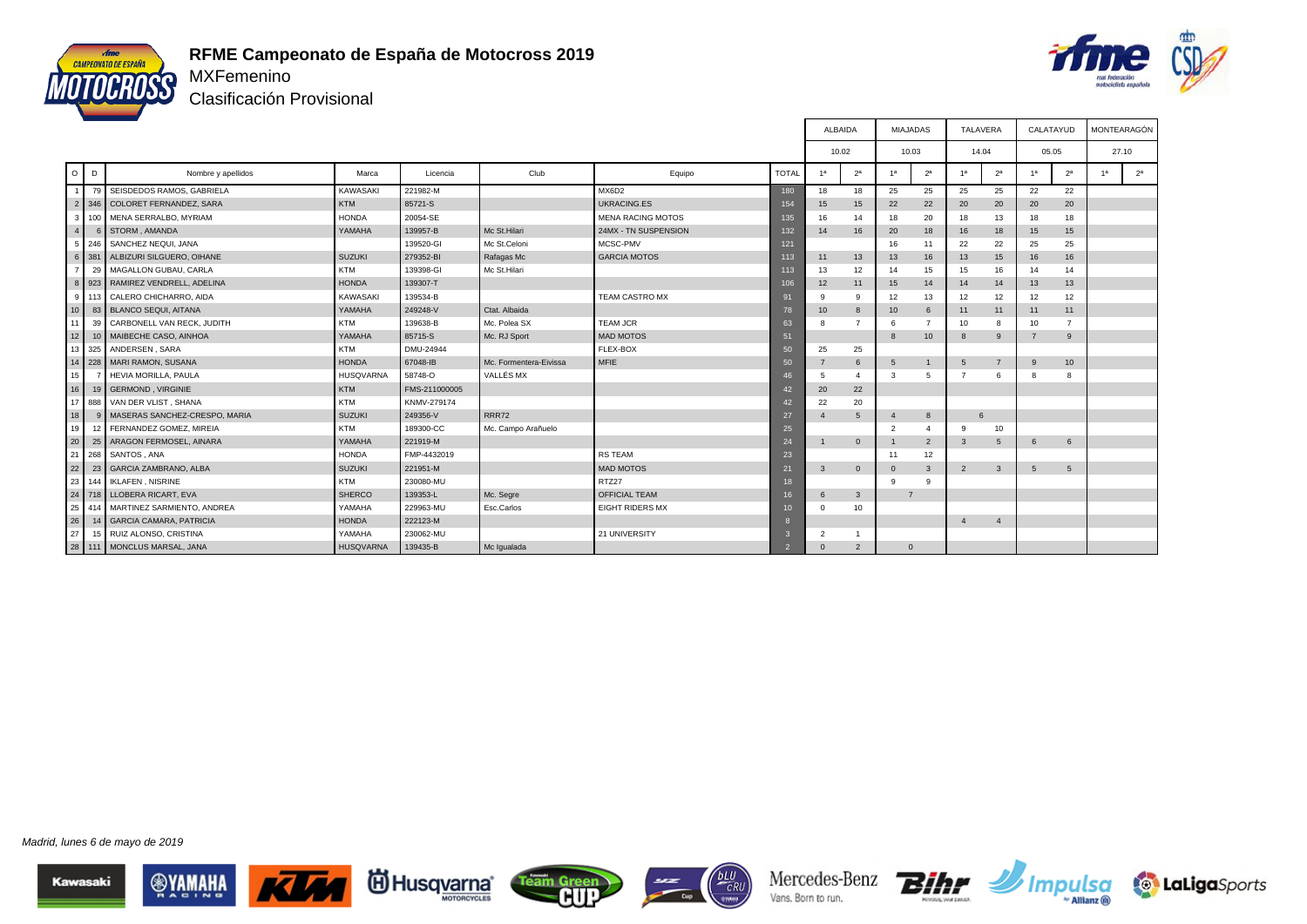



т

Clasificación Provisional

|                |     |                                    |                  |               |                              |                                 |              | TALAVERA        |                         | MALPARTIDA     |                         | <b>BELLPUIG</b> |                       | CALATAYUD        |                | MOTORLAND |                |
|----------------|-----|------------------------------------|------------------|---------------|------------------------------|---------------------------------|--------------|-----------------|-------------------------|----------------|-------------------------|-----------------|-----------------------|------------------|----------------|-----------|----------------|
|                |     |                                    |                  |               |                              |                                 |              | 24.02           |                         | 17.03          |                         | 14.04           |                       | 05.05            |                | 02.06     |                |
| $\circ$        | D   | Nombre y apellidos                 | Marca            | Licencia      | Club                         | Equipo                          | <b>TOTAL</b> | 1 <sup>a</sup>  | 2 <sup>a</sup>          | 1 <sup>a</sup> | 2 <sup>a</sup>          | 1 <sup>a</sup>  | 2 <sup>a</sup>        | 1 <sup>a</sup>   | 2 <sup>a</sup> | 1a        | 2 <sup>a</sup> |
|                |     | 309 FARRES PLAZA, GUILLEM          | <b>KTM</b>       | 139294-B      | Mc B.Bergueda                | <b>F4ERACING KTM</b>            | 157          | 18              | 20                      | 22             | 16                      | 22              | 25                    | 22               | 12             |           |                |
| $\overline{2}$ |     | 304 CONGOST AGUILERA, GERARD       | <b>KTM</b>       | 139782-GI     | Mc. Polea SX                 | <b>JEZYK RACING TEAM</b>        | 157          | 16              | 16                      | 18             | 18                      | 25              | 22                    | 20               | 22             |           |                |
| 3              | 24  | <b>BRACERAS MARTINEZ, DAVID</b>    | <b>KTM</b>       | 249263-A      | <b>RRR72</b>                 | <b>BRAYMART CARRERES RACING</b> | 153          | 20              | 22                      | 20             | 20                      | 15              | 20                    | 16               | 20             |           |                |
|                |     | 4 217 WADE, EDDIE JAY              | <b>KTM</b>       | 20068-AL      | CD, MC, 100 Millas           | <b>F4ERACING KTM</b>            | 137          | 13              | 18                      | 6              | 14                      | 20              | 16                    | 25               | 25             |           |                |
|                |     | 5 312 OLIVER VILAR, ORIOL          | <b>KTM</b>       | 139785-GI     | Mc. Polea SX                 | <b>JEZYK RACING TEAM</b>        | 133          | 25              | 25                      | 25             | 25                      | c               |                       | 15               | 18             |           |                |
| 6              |     | 368 NILSSON BUSTOS, SAMUEL MATTIAS | <b>HUSQVARNA</b> | 20032-MA      | Esc. Zambrana                | CSM ZAMBRANA HUSQVARNA          | 133          | 22              | 15                      | $\mathbf{a}$   | 22                      | 18              | 15                    | 18               | 15             |           |                |
|                | 84  | TOMAS CASTILLO, ERIC               | YAMAHA           | 140133-B      | Mc. Segre                    | YAMAHA AUSIO RACING             | 101          | 14              | 11                      |                | 15                      | 16              | 12                    | 13               | 16             |           |                |
| $\mathbf{8}$   | 299 | FONTOVA SALVIA, ALBERT             | <b>KTM</b>       | 139502-T      | Mc. Segre                    | <b>BRAYMART CARRERES RACING</b> | 79           | 11              | 14                      |                |                         | 14              | 14                    | 12               | 14             |           |                |
| 9 <sup>1</sup> |     | 315 BELTRAN YAGUE, DAVID           | <b>HUSQVARNA</b> | 115141-CR     | CD TeaMX Reina               | <b>TEAMX REINA</b>              | 77           | 15              | $^{\circ}$              | 16             | $\mathbf 0$             | 13              | 9                     | 11               | 13             |           |                |
|                |     | 10 227 GUTIERREZ SOLIS, PABLO      |                  | 58734-O       | <b>VALDESOTO</b>             | <b>MOTOS DA SILVA TM RACING</b> | 72           | 5               | 10 <sup>10</sup>        | 9              | 8                       | 10              | 10                    | 10 <sup>10</sup> | 10             |           |                |
| 11             | 632 | PANZANO FERRER, MARCOS             | <b>KTM</b>       | 54163-HU      |                              | <b>KTM DERMOTOR</b>             | 67           | 12              | 12                      | 14             | $\overline{\mathbf{c}}$ | $\Omega$        | 11                    | $\overline{7}$   | q              |           |                |
| 12             | 397 | CANTO SERRANO, DENIS               |                  | 20069-CA      |                              | <b>MOTOS DA SILVA TM RACING</b> | 66           | 6               | 5                       | 15             | 9                       | 9               | 8                     | 8                | 6              |           |                |
| l 13           | 20  | LLEDO PARES, ARNAU                 | <b>KTM</b>       | 139550-B      |                              |                                 | 65           | $\overline{7}$  | 9                       | 12             | 10                      | 12              | $\boldsymbol{\Delta}$ | 6                | 5              |           |                |
| 14             | 252 | SANCHEZ GARCIA, RAUL               | YAMAHA           | 139505-GI     | Mc. Segre                    | YAMAHA AUSIO RACING             | 62           | 9               | $\Omega$                | $\Omega$       | 13                      | $\Omega$        | 18                    | 14               | $\mathbf{8}$   |           |                |
| 15             | 223 | TORRIJO SIESO, DIEGO               | <b>KTM</b>       | 54162-HU      |                              | <b>KTM DERMOTOR</b>             | 54           |                 | 8                       | 13             | $\overline{7}$          | $\mathbf{R}$    | 6                     | 11               |                |           |                |
| 16             | 96  | ALONSO RODILLA, VICTOR             | YAMAHA           | 195404-PO     | M.N.M.                       | YAMAHA AUSIO RACING             | 43           | 8               | $\mathbf{0}$            | $\Omega$       | 11                      | 11              | 13                    |                  |                |           |                |
| I 17           | 365 | MONNE VILES, ADRIA                 | <b>HUSQVARNA</b> | 139370-L      | Mc. Segre                    | CSM ZAMBRANA HUSQVARNA          | 38           | 10 <sup>1</sup> | 13                      | 3              | 12                      | C               |                       |                  |                |           |                |
| 18             | 66  | CANOSA FERNANDEZ, JOSE             | <b>KTM</b>       | 195419-C      |                              | <b>MINCHA TEAM</b>              | 34           | $\Omega$        | $\Omega$                | 10             | 6                       | $5^{\circ}$     | $\mathbf{1}$          | $\mathsf{Q}$     | $\mathbf{3}$   |           |                |
| 19             | 105 | FERREIRA, RUBEN                    | <b>HUSQVARNA</b> | FMP-299200062 |                              |                                 | 29           | 3               |                         | 11             | 3                       | 3               | 3                     |                  |                |           |                |
| $\sqrt{20}$    |     | 112 PAMIAS ROIG, MARC              | <b>HUSQVARNA</b> | 139388-T      | Mc. Segre                    |                                 | 21           |                 |                         |                |                         |                 | $\overline{7}$        |                  |                |           |                |
| 121            | 461 | RUIZ PORTILLA, FRANCISCO           | YAMAHA           | 20038-MA      | MC. Esc. Eduardo Castro      | YAMAHA E.CASTRO BONILLO         | 20           |                 | 6                       |                | $\Omega$                | $\Omega$        | $\overline{2}$        | 3                | $\Delta$       |           |                |
| 22             |     | MARTI VALERO, MARC                 | YAMAHA           | 66988-IB      | Cm. Porrerenc                |                                 | 17           | $\Omega$        | 3                       |                |                         |                 | 5                     | $\overline{2}$   |                |           |                |
| 23             | 181 | GIMENEZ RUIZ, SAUL                 | <b>KTM</b>       | 20030-AL      | C.D. Motoclub Bajo Almanzora |                                 | 15           | $\Omega$        | $\Omega$                | 5              | $\Delta$                | $\Omega$        | $\circ$               |                  | $\overline{2}$ |           |                |
| 124            |     | 179 COLE . JOSEPH ALEXANDER        | <b>HUSQVARNA</b> | 20265-AL      |                              | <b>ENDURO SPORT ALMERIA</b>     |              | $\Omega$        | $\overline{7}$          | $\Omega$       | $\mathbf{0}$            | $\mathbf{A}$    | $\Omega$              |                  |                |           |                |
| 25             | 68  | LARRAÑAGA SAGREDO, UNAI            | <b>HUSQVARNA</b> | 277430-BI-AMP | Zalla Off road               |                                 | 11           | $\overline{2}$  | $\overline{4}$          | $\Omega$       | 5                       |                 |                       |                  |                |           |                |
| 26             |     | 75 COMELLAS SALA, GERARD           | YAMAHA           | 139473-B      |                              | YAMAHA AUSIO RACING             |              | $\Omega$        | $\Omega$                |                | $\Omega$                | $\Omega$        | $\Omega$              |                  |                |           |                |
| 27             | 166 | DE LA CASA DIAZ, CESAR             | <b>HUSQVARNA</b> | 115130-TO     | CD TeaMX Reina               | <b>TEAMX REINA</b>              |              | <sup>0</sup>    | $\Omega$                | $\Omega$       | $\overline{1}$          | $\overline{2}$  | $\circ$               |                  |                |           |                |
| 128            |     | 16 VARGAS PERNIA, GONZALO          | YAMAHA           | 115285-CR     | MC Talavera                  | <b>TEAM JCR</b>                 |              | $\Omega$        | $\mathbf{0}$            | $\overline{2}$ | $\mathbf{0}$            |                 | $\mathbf{0}$          |                  |                |           |                |
| 29             |     | 58 MARTINEZ CALVO, JAVIER          | YAMAHA           | 115270-GU     | MX Yunquera                  | PIÑON MELLAO                    |              | $\Omega$        | $\overline{\mathbf{c}}$ | $\Omega$       | $\Omega$                |                 | $\Omega$              |                  |                |           |                |

Madrid, lunes 6 de mayo de 2019











Г

┱

┱

т



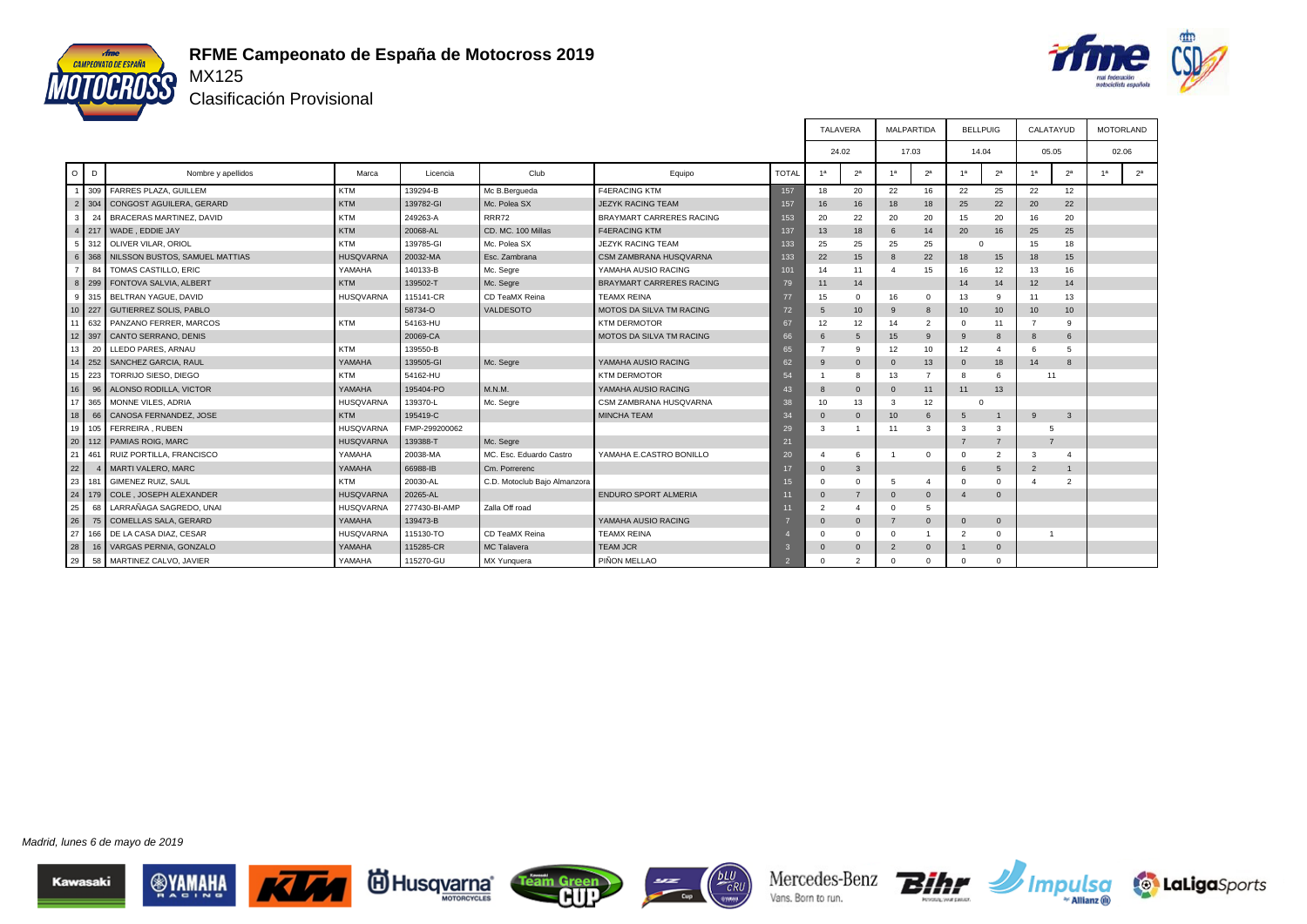



Kawasaki Team Green Cup MX1 Clasificación Provisional

|                 |           |                                           |                 |           |                          |                         |                 | <b>TALAVERA</b> |                  |                 | <b>BELLPUIG</b> | CALATAYUD       |                 | <b>MOTORLAND</b> |                |
|-----------------|-----------|-------------------------------------------|-----------------|-----------|--------------------------|-------------------------|-----------------|-----------------|------------------|-----------------|-----------------|-----------------|-----------------|------------------|----------------|
|                 |           |                                           |                 |           |                          |                         |                 | 24.02           |                  |                 | 14.04           | 05.05           |                 |                  | 02.06          |
|                 | $O$ $D$   | Nombre y apellidos                        | Marca           | Licencia  | Club                     | Equipo                  | <b>TOTAL</b>    | 1 <sup>a</sup>  | 2 <sup>a</sup>   | 1 <sup>a</sup>  | 2 <sup>a</sup>  | 1 <sup>a</sup>  | 2 <sup>a</sup>  | 1a               | 2 <sup>a</sup> |
|                 | 55        | ESTEBAN HERRANZ, EDUARDO                  | <b>KAWASAKI</b> | 90021-SG  |                          |                         | 138             | 25              | 20               | 25              | 25              | 18              | 25              |                  |                |
|                 |           | 2 148 PRIETO RENEDO, JORGE                | <b>KAWASAKI</b> | 90090-P   | C.D Pistones del Cerrato | <b>TEAM GREENLANDMX</b> | 124             | 18              | 22               | 22              | 20              | 22              | 20              |                  |                |
| 3               | 71        | <b>UTERGA DIEZ, IKER</b>                  | <b>KAWASAKI</b> | 236114-NA |                          |                         | 115             | 20              | 15               | 20              | 22              | 20              | 18              |                  |                |
|                 | 87        | PALLARES NAVARRO, ANTONIO JOSE            | <b>KAWASAKI</b> | 230010-MU |                          | MX PALLARES             | 110             | 22              | 25               | 16              | $\mathbf{0}$    | 25              | 22              |                  |                |
| 5               | 94        | ALTES BALLESTEROS, JOAN                   | <b>KAWASAKI</b> | 139644-B  | Mc. Segre                | KAWASAKI BOXZERO        | 82              | 12              | 12               | 12              | 16              | 15              | 15              |                  |                |
|                 | $6$   188 | <b>GARCIA SALGADO, ROBERTO</b>            | <b>KAWASAKI</b> | 189283-CC | Mx Casar                 |                         | 80              | 15              | 16               | 18              | $\mathbf{1}$    | 14              | 16              |                  |                |
|                 | 287       | <b>GARRALON LORITE, DANIEL</b>            | <b>KAWASAKI</b> | 139325-L  | Mc. Segre                |                         | 78              | 10              | 8                | 15              | 18              | 13              | 14              |                  |                |
| 8 <sup>1</sup>  | 20        | <b>GARRIDO GARRIDO, MIGUEL</b>            | <b>KAWASAKI</b> | 20079-J   |                          |                         | 57              | 6               | 6                | 9               | 14              | 10              | 12              |                  |                |
| 9 <sup>1</sup>  | 85        | <b>GONZALEZ BAILON, ELIAS</b>             | KAWASAKI        | 54202-Z   | Mc. Calatayud            |                         | 55              | 11              | 13               | 13              | $\overline{2}$  | 16              |                 |                  |                |
|                 |           | 10 717 DURENDEZ PERAL, ELIAS              | <b>KAWASAKI</b> | 189271-CC | Mc. Extremadura Racing   |                         | 53              | $\overline{7}$  | 5                | 8               | 11              | 12              | 10              |                  |                |
|                 | 11 587    | MARKIEGI GARMENDIA, URTZI                 | <b>KAWASAKI</b> | 279347-SS | Fly Group Mc.            |                         | 52              | 8               | 9                | 6               | 13              | $\overline{7}$  | 9               |                  |                |
|                 |           | 12   125   RODRIGUEZ CARTAGENA, ION ANDER | <b>KAWASAKI</b> | 236125-NA | Mc. Ziki Team            |                         | 48              | 9               | 10 <sup>10</sup> | $5\overline{5}$ | 10              | 6               | $\mathbf{8}$    |                  |                |
| 13              |           | JIMENEZ JIMENEZ, DAVID                    | <b>KAWASAKI</b> | 236094-NA | Club Motoclub Falces     |                         | 47              |                 |                  | 10              | 15              | 11              | 11              |                  |                |
| 14              |           | 88 MERIDA GALIANA, JOSE ENRIQUE           | <b>KAWASAKI</b> | 20088-MA  |                          |                         | 45              | 5               | $\overline{7}$   | 11              | 12              | 9               | $\overline{1}$  |                  |                |
|                 | 15 135    | PRADO CORRALES, SANTOS                    | <b>KAWASAKI</b> | 54278-Z   |                          |                         | 42              |                 | $\mathbf{A}$     |                 | 9               | 8               | 13              |                  |                |
| 16              |           | 26 NICOLAS MARCHANTE, MANUEL              | <b>KAWASAKI</b> | 229972-MU | Esc.Carlos               |                         | 41              | 13              | 14               | 14              | $\Omega$        |                 |                 |                  |                |
| 17              |           | 396 FEIJOO IGLESIAS, JOSE A.              | <b>KAWASAKI</b> | 195444-OU |                          |                         | 34              | 16              | 18               |                 |                 |                 |                 |                  |                |
| 18              | 33        | MENDEZ AMORES, RAUL                       | <b>KAWASAKI</b> | 222179-M  |                          |                         | 25              | 14              | 11               |                 |                 |                 |                 |                  |                |
|                 | 19 753    | MINDEGUIA SAN MARTIN, FERNANDO            | KAWASAKI        | 236192-NA | Club Motoclub Falces     |                         | 23              | $\overline{2}$  | $\mathbf 0$      | $\overline{2}$  | $\overline{7}$  | $5\overline{5}$ | $\overline{7}$  |                  |                |
| $\vert$ 20      | 64        | <b>GARCIA GALLARDO, MIGUEL</b>            | <b>KAWASAKI</b> | 20509-J   |                          |                         | 20              | $\mathbf{0}$    | $\mathbf{3}$     | $\mathbf{3}$    | 8               | 6               |                 |                  |                |
|                 |           | 21 710 ALONSO RUIZ, ALFREDO               | <b>KAWASAKI</b> | 90071-SA  |                          |                         | 17              |                 | $\overline{2}$   | $\Omega$        | 6               | 3               | $5\overline{5}$ |                  |                |
|                 |           | 22 711 FERNANDEZ GARCIA, CESAR            | <b>KAWASAKI</b> | 54197-Z   |                          | A FULL RACING TEAM      | 10 <sup>1</sup> |                 |                  | $\overline{7}$  | 3               |                 |                 |                  |                |
|                 | 23 241    | MARKIEGI GARMENDIA, UNAI                  | <b>KAWASAKI</b> | 279342-SS | Fly Group Mc.            |                         | $\mathbf{Q}$    | $\Omega$        | $\mathbf{0}$     |                 | 5               |                 | $\overline{2}$  |                  |                |
| 24              | 32        | <b>GARCIA PINO, EDUARD</b>                | <b>KAWASAKI</b> | 139526-B  | Mc St.Celoni             |                         | $\mathbf{a}$    | $\mathbf{0}$    | $\mathbf{0}$     | $\mathbf{0}$    | $\overline{4}$  | $\mathbf{A}$    |                 |                  |                |
|                 | 25 217    | MERIDA ARANDA, ANTONIO JESUS              | <b>KAWASAKI</b> | 20601-CO  |                          |                         |                 | 3               |                  |                 | $\Omega$        |                 |                 |                  |                |
| 26 <sup>1</sup> |           | 30   TOLON PEREZ, MARCO                   | <b>KAWASAKI</b> | 54233-Z   | Correcaminos Mc.         |                         |                 | $\Omega$        | $\Omega$         |                 | $\Omega$        | $\overline{2}$  | $\mathbf{3}$    |                  |                |









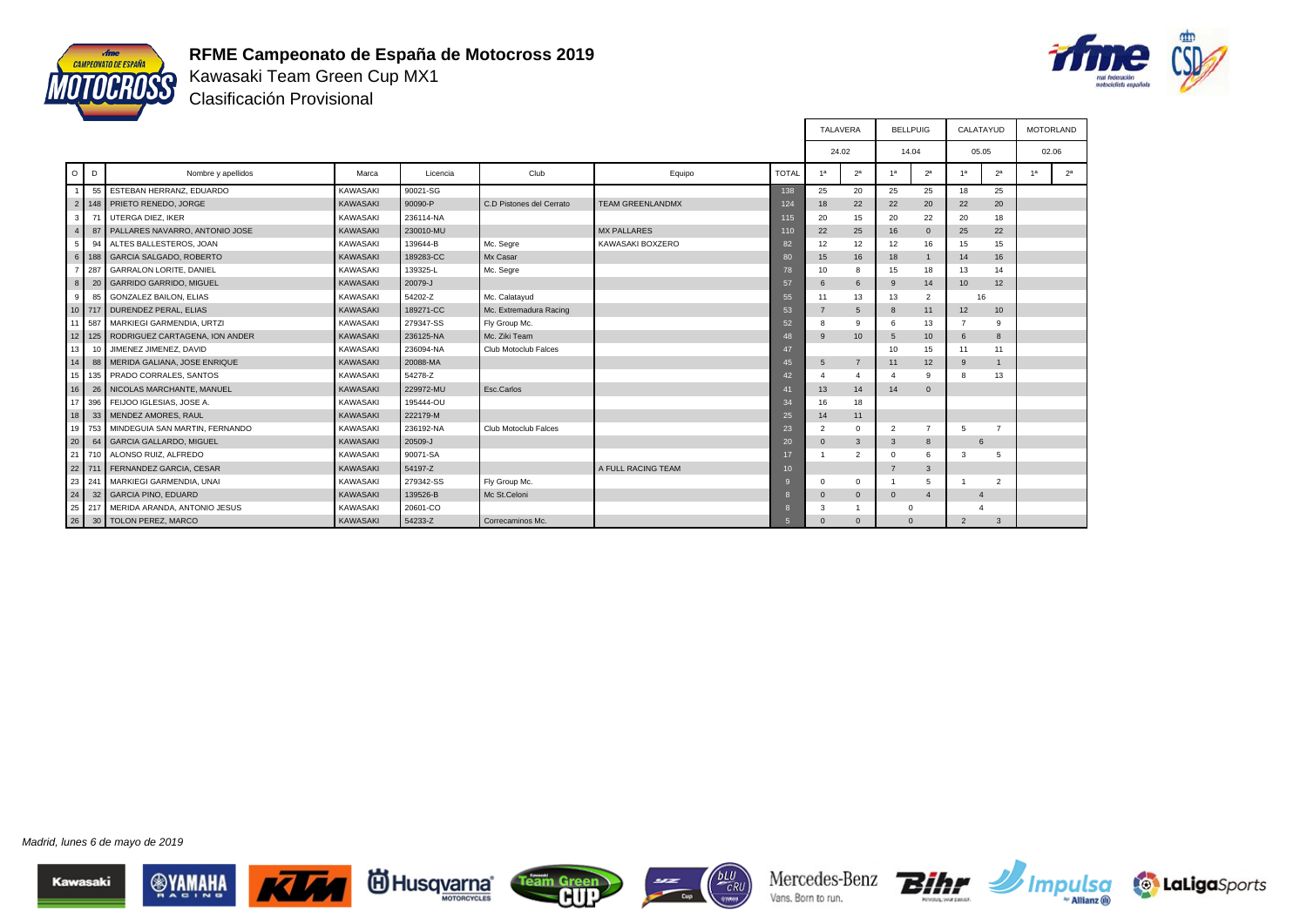



Kawasaki Team Green Cup MX2 Clasificación Provisional

|         |                                     |                 |           |                |                         |              | <b>TALAVERA</b> |                | <b>BELLPUIG</b> |                | CALATAYUD        |                | <b>MOTORLAND</b> |  |
|---------|-------------------------------------|-----------------|-----------|----------------|-------------------------|--------------|-----------------|----------------|-----------------|----------------|------------------|----------------|------------------|--|
|         |                                     |                 |           |                |                         |              | 24.02           |                | 14.04           |                | 05.05            |                | 02.06            |  |
| $O$ $D$ | Nombre y apellidos                  | Marca           | Licencia  | Club           | Equipo                  | <b>TOTAL</b> |                 | 2 <sup>a</sup> | 48              | 2 <sup>a</sup> |                  | 2 <sup>a</sup> |                  |  |
|         | 25 FONTANALS BENAVENT, MARC         | <b>KAWASAKI</b> | 139396-B  | Mc Cubelles    | KAWASAKI BOXZERO        | 144          | 25              | 22             | 25              | 25             | 22               | 25             |                  |  |
|         | 2   121   CAMPOY GOMARIZ, ALEJANDRO | <b>KAWASAKI</b> | 230048-MU | Esc.Carlos     |                         | 126          | 20              | 25             | 16              | 18             | 25               | 22             |                  |  |
|         | 3 21 MARIA HUIDOBRO, DAVID          | KAWASAKI        | 90011-BU  |                | <b>TEAM GREENLANDMX</b> | 106          | 18              | 14             | 20              | 20             | 20               | 14             |                  |  |
|         | 4   192   VILLALBA GARCIA, DAVID    | <b>KAWASAKI</b> | 20468-CA  |                | <b>TECNIBIKES</b>       | 02           | 13              | 15             | 18              | 22             | 16               | 18             |                  |  |
|         | 5   169   NOYA CASANOVAS, DAVID     | KAWASAKI        | 139852-B  | Mc. Segre      |                         | 95           | 14              | 13             | 15              | 15             | 18               | 20             |                  |  |
|         | 6 313 ROMERO CARO, ALEX             | KAWASAKI        | 115241-CR |                | <b>MAD MOTOS</b>        | 92           | 15              | 16             | 14              | 16             | 15 <sup>15</sup> | 16             |                  |  |
|         | 276 ROSELL ROMERO, JOAN DAVID       | KAWASAKI        | 139323-B  | MC 3 Turons    | KAWASAKI BOXZERO        |              | 22              | 20             | 22              | 11             |                  |                |                  |  |
|         | 8 24 CLEMENTE GOMEZ, GUILLERMO      | <b>KAWASAKI</b> | 115229-GU | MX Yunguera    | PALMETO PL RACING MX    |              | 11              | 11             | 12              | 13             | 13               | 12             |                  |  |
|         | 9 11 GUTIERREZ MARTIN, RAUL         | KAWASAKI        | 189267-CC | Miramontes Mc. |                         |              | 16              | 18             |                 | 12             |                  |                |                  |  |
| 110     | 35 SEGU ROSA, ORIOL                 | <b>KAWASAKI</b> | 139468-T  |                |                         |              |                 |                | 13              | 14             | 14               | 13             |                  |  |
|         | 11   79   SEISDEDOS RAMOS, GABRIELA | KAWASAKI        | 221982-M  |                | MX6D2                   | 39           | 12              | 12             |                 |                | 15               |                |                  |  |

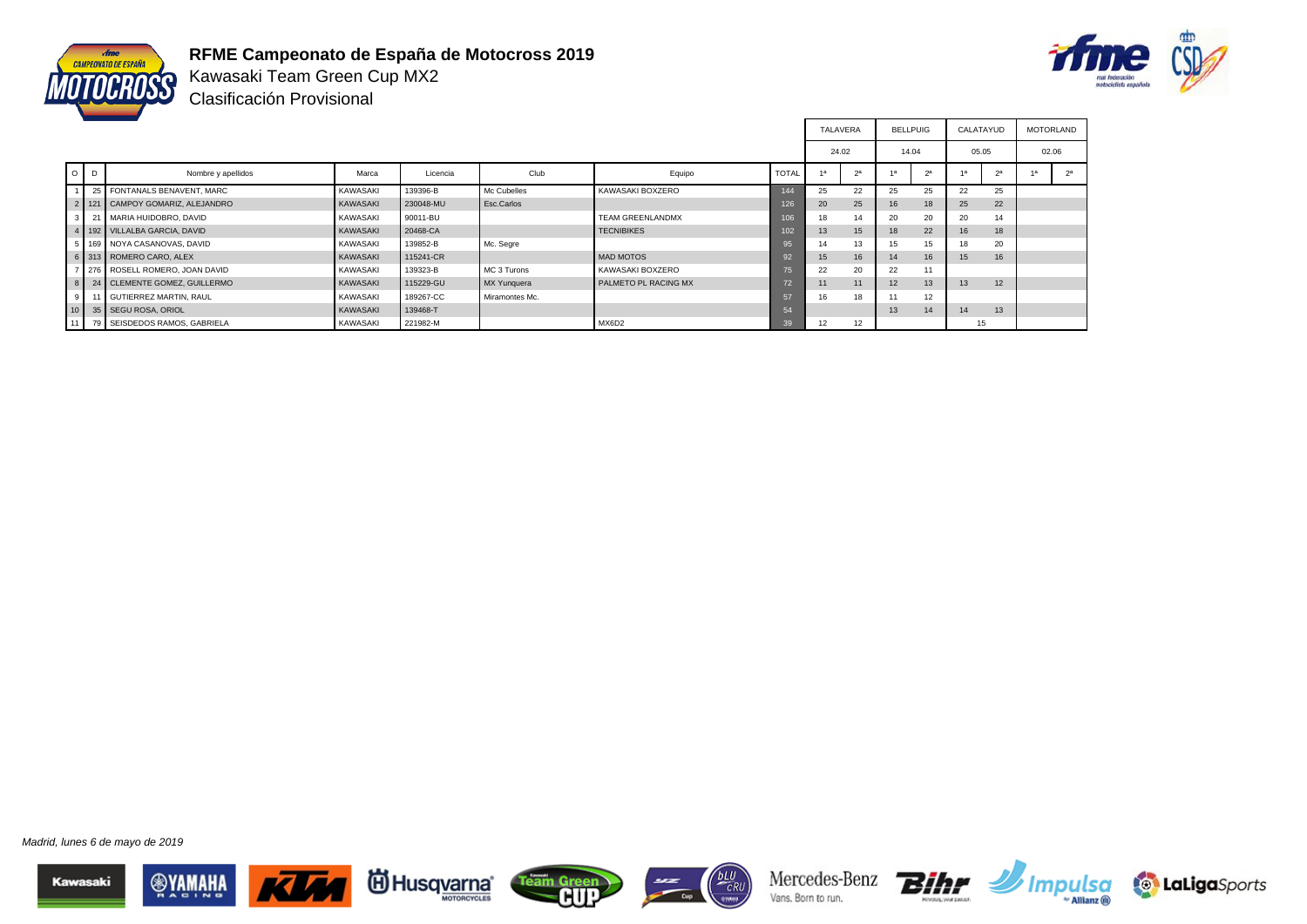



Yamaha YZ125 bLU cRU Cup Clasificación Provisional

|                 |         |                              |       |           |                         |        |                 | TALAVERA |                | <b>MALPARTIDA</b> |                | <b>BELLPUIG</b> |                  | CALATAYUD      |                | <b>MOTORLAND</b> |                |
|-----------------|---------|------------------------------|-------|-----------|-------------------------|--------|-----------------|----------|----------------|-------------------|----------------|-----------------|------------------|----------------|----------------|------------------|----------------|
|                 |         |                              |       |           |                         |        |                 | 24.02    |                | 17.03             |                | 14.04           |                  | 05.05          |                | 02.06            |                |
|                 | $O$ $D$ | Nombre y apellidos           | Marca | Licencia  | Club                    | Equipo | <b>TOTAL</b>    |          | 2 <sup>a</sup> | 1a                | 2 <sup>a</sup> |                 | 2 <sup>a</sup>   | 1 <sub>a</sub> | 2 <sup>a</sup> |                  | 2 <sup>a</sup> |
| $\overline{1}$  |         | SANCHEZ GARCIA, RAUL         |       | 139505-GI | Mc. Segre               |        | 159             | 25       | 12             | 12                | 25             |                 | 25               | 25             | 25             |                  |                |
| $\vert$ 2       |         | RUIZ PORTILLA, FRANCISCO     |       | 20038-MA  | MC. Esc. Eduardo Castro |        | 157             | 20       | 25             | 20                | 16             | 14              | 18               | 22             | 22             |                  |                |
| $\mathbf{3}$    |         | VARGAS PERNIA, GONZALO       |       | 115285-CR | MC Talavera             |        | 143             | 16       | 18             | 22                | 18             | 20              | 13               | 18             | 18             |                  |                |
| $\vert 4 \vert$ |         | COMELLAS SALA, GERARD        |       | 139473-B  |                         |        | 136             | 13       | 16             | 25                | 20             | 18              | 16               | 14             | 14             |                  |                |
| 5 <sup>5</sup>  |         | PUIG PRUJA, JORDI            |       | 139390-GI | Mc St.Hilari            |        | 124             | 11       | 20             | 16                | 15             |                 | 15               | 15             | 16             |                  |                |
| 6               |         | MARTI VALERO, MARC           |       | 66988-IB  | Cm. Porrerenc           |        | 122             | 18       | 22             |                   |                | 22              | 20               | 20             | 20             |                  |                |
| $\overline{7}$  |         | ALONSO RODILLA, VICTOR       |       | 195404-PO | M.N.M.                  |        | 120             | 22       | 11             | 18                | 22             | 25              | 22               |                |                |                  |                |
| $\,$ 8 $\,$     |         | SAMPEDRO SANTAMARIA, ANTONIO |       | 195426-C  |                         |        | 83              | 15       | 14             |                   |                | 13              | 12               | 16             | 13             |                  |                |
| 9               |         | OLIVERA MARTINEZ, JAN        |       | 139422-B  | Mc. Segre               |        | 78              | 14       | 13             | 14                | 14             | 12              | 11               |                |                |                  |                |
| 10              |         | ROSELL ROMERO, CARLES        |       | 139324-B  | MC 3 Turons             |        | 72              |          |                | 15                | 13             | 11              | 10 <sup>10</sup> | 12             | 11             |                  |                |
| 11              |         | ROCA RIUS, ORIOL             |       | 140041-B  | Mc Terrassa             |        | 64              | 12       | 15             |                   | 13             | 15              |                  |                |                |                  |                |
| $\boxed{12}$    |         | MEDRANO RODRIGUEZ, JOEL      |       | 236138-NA | Club Motoclub Falces    |        | 40 <sup>°</sup> |          |                |                   |                | 14              |                  | 11             | 15             |                  |                |
| 13              |         | VILALTA GUITART, POL         |       | 139500-B  | Mc St.Hilari            |        | 25              |          |                |                   |                |                 |                  | 13             | 12             |                  |                |

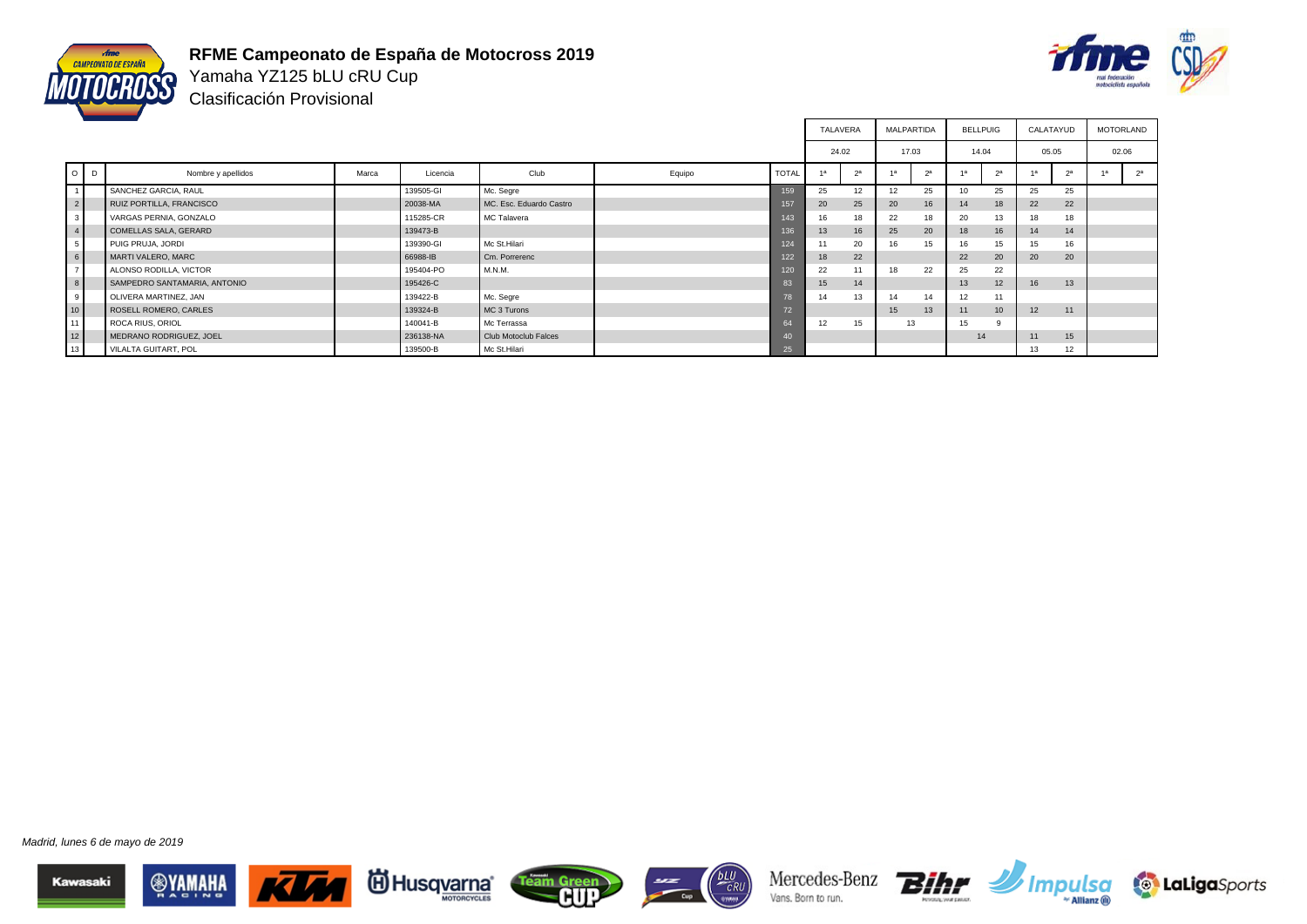



Clasificación Provisional de Constructores



### **ELITE-MX1**

|                |                 |              |                | Albaida        |                | Talavera       |                | Malpartida     |                | <b>Bellpuig</b> |                | Calatayud      | MotorLand      |                |
|----------------|-----------------|--------------|----------------|----------------|----------------|----------------|----------------|----------------|----------------|-----------------|----------------|----------------|----------------|----------------|
|                |                 |              |                | 10.02          |                | 24.02          |                | 17.03          |                | 14.04           | 05.05          |                | 02.06          |                |
| $\mathbf{o}$   | Constructor     | <b>TOTAL</b> | 1 <sup>a</sup> | 2 <sup>a</sup> | 1 <sup>a</sup> | 2 <sup>a</sup> | 1 <sup>a</sup> | 2 <sup>a</sup> | 1 <sup>a</sup> | 2 <sup>a</sup>  | 1 <sup>a</sup> | 2 <sup>a</sup> | 1 <sup>a</sup> | 2 <sup>a</sup> |
| $\mathbf{1}$   | id Husqvarna®   | 222          | 22             | 20             | 25             | 25             | 20             | 20             | 25             | 25              | 20             | 20             |                |                |
| $\overline{2}$ | <b>OVAMAHA</b>  | 222          | 20             | 22             | 22             | 22             | 25             | 25             | 18             | 18              | 25             | 25             |                |                |
| 3              | KUM             | 197          | 25             | 25             | 20             | 20             | 22             | 22             | 20             | 22              | 10             | 11             |                |                |
| 4              | <b>SUZUKI</b>   | 180          | 18             | 18             | 18             | 16             | 18             | 16             | 22             | 20              | 16             | 18             |                |                |
| 5              | <b>Kawasaki</b> | 148          | 16             | 15             | 13             | 15             | 16             | 13             | 16             | 16              | 18             | 10             |                |                |
| 6              |                 | 36           | 1              | 3              | 4              | 3              | 12             | 8              | 1              | 4               |                |                |                |                |

**Madrid, 06 de Mayo de 2019**

www.rfme.com

Club Campeón: *SE DETERMINARÁ A FINAL DE CAMPEONATO*

 $\frac{1}{\sqrt{1-\frac{1}{2}}}\frac{1}{\sqrt{1-\frac{1}{2}}}\frac{1}{\sqrt{1-\frac{1}{2}}}\frac{1}{\sqrt{1-\frac{1}{2}}}\frac{1}{\sqrt{1-\frac{1}{2}}}\frac{1}{\sqrt{1-\frac{1}{2}}}\frac{1}{\sqrt{1-\frac{1}{2}}}\frac{1}{\sqrt{1-\frac{1}{2}}}\frac{1}{\sqrt{1-\frac{1}{2}}}\frac{1}{\sqrt{1-\frac{1}{2}}}\frac{1}{\sqrt{1-\frac{1}{2}}}\frac{1}{\sqrt{1-\frac{1}{2}}}\frac{1}{\sqrt{1-\frac{1}{2}}}\frac{1}{\sqrt{1-\frac{$ 











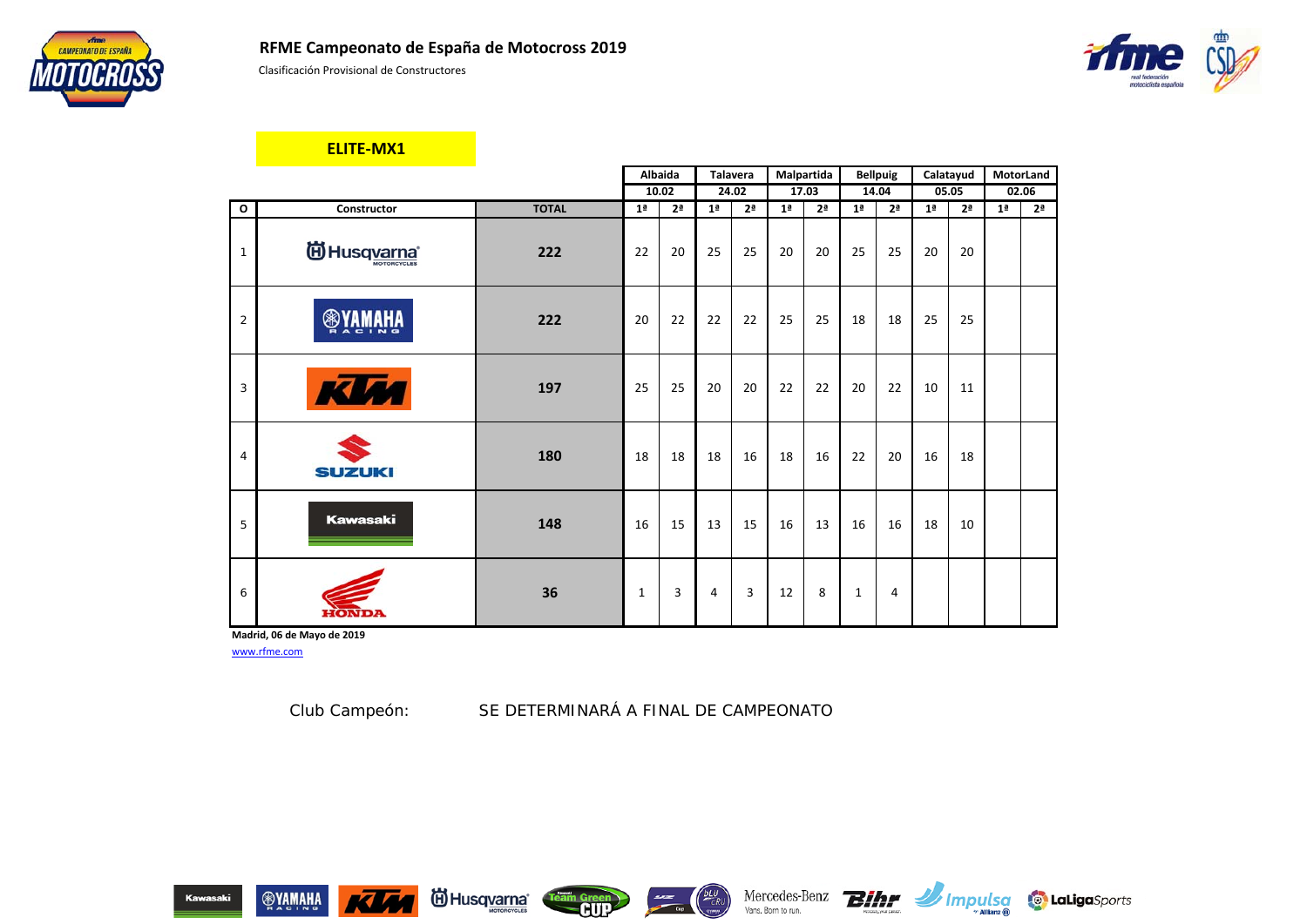



Clasificación Provisional de Constructores



### **ELITE-MX2**

|                |                       |              |                | Albaida        |                | Talavera       |                | Malpartida     |                | <b>Bellpuig</b> | Calatayud      |                | MotorLand      |                |
|----------------|-----------------------|--------------|----------------|----------------|----------------|----------------|----------------|----------------|----------------|-----------------|----------------|----------------|----------------|----------------|
|                |                       |              |                | 10.02          |                | 24.02          |                | 17.03          |                | 14.04           | 05.05          |                |                | 02.06          |
| $\mathbf{o}$   | Constructor           | <b>TOTAL</b> | 1 <sup>a</sup> | 2 <sup>a</sup> | 1 <sup>a</sup> | 2 <sup>a</sup> | 1 <sup>a</sup> | 2 <sup>a</sup> | 1 <sup>a</sup> | 2 <sup>a</sup>  | 1 <sup>a</sup> | 2 <sup>a</sup> | 1 <sup>a</sup> | 2 <sup>a</sup> |
| $\mathbf{1}$   | KIM                   | 237          | 25             | 25             | 25             | 25             | 22             | 20             | 25             | 25              | 25             | 20             |                |                |
| $\overline{2}$ | <b>id Husqyarna</b> ® | 199          | 13             | 22             | 16             | 18             | 25             | 25             | 22             | 22              | 14             | 22             |                |                |
| 3              | <b>®YAMAHA</b>        | 188          | 14             | 12             | 22             | 22             | 20             | 22             | 14             | 15              | 22             | 25             |                |                |
| 4              | <b>Kawasaki</b>       | 114          | $\overline{7}$ | 14             | $\overline{7}$ | 12             | 16             | 13             | 12             | 12              | 11             | 10             |                |                |
|                | <b>HONDA</b>          | 65           |                | $\overline{4}$ | $\overline{4}$ | 5              | 10             | 10             | 10             | 9               | 5              | 8              |                |                |
| 5              | <b>SUZUKI</b>         | 22           |                |                |                |                |                |                |                |                 | 7              | 15             |                |                |

**Madrid, 06 de Mayo de 2019**

www.rfme.com

Club Campeón: *SE DETERMINARÁ A FINAL DE CAMPEONATO*











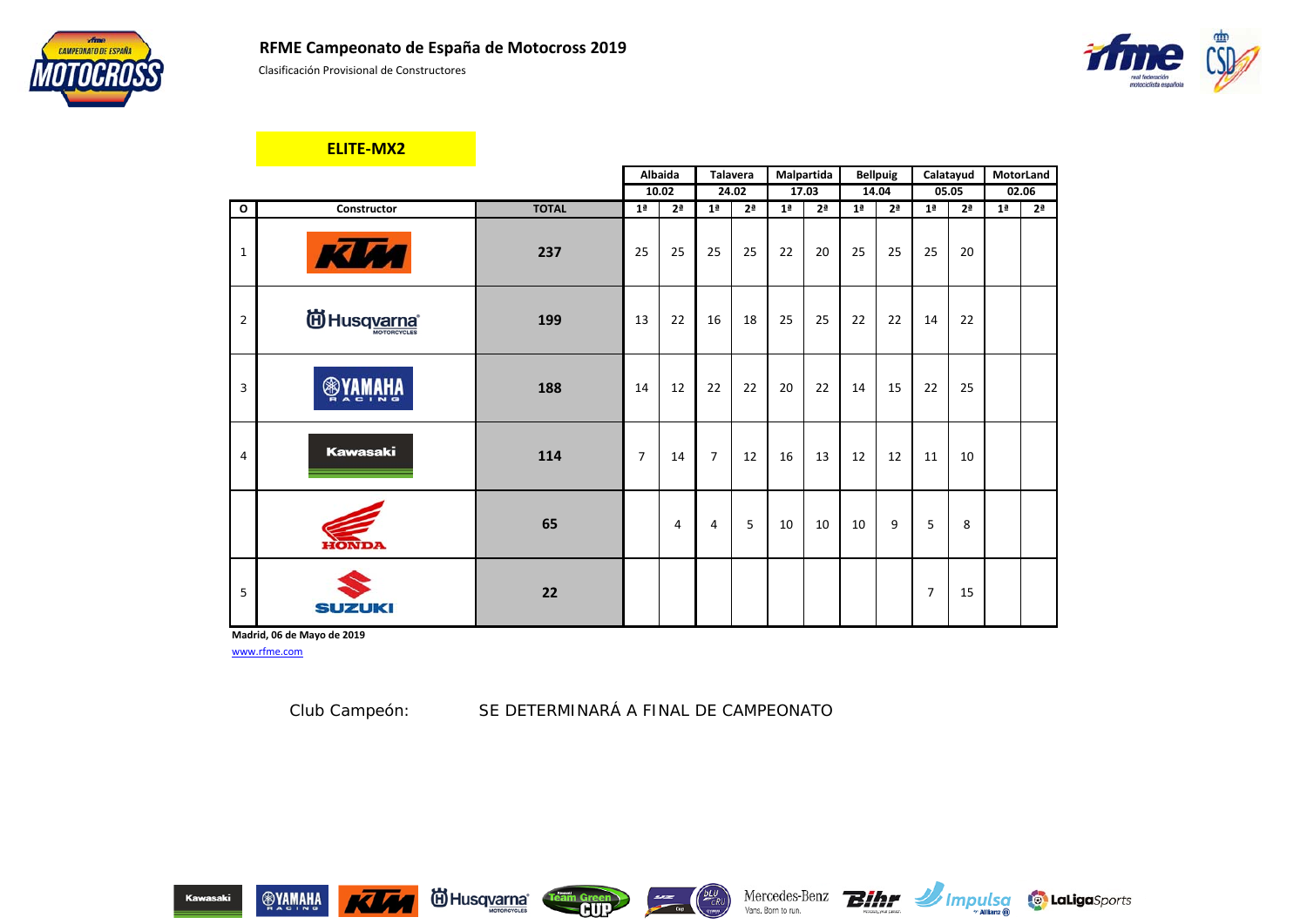



Clasificación Provisional de Constructores



#### **MXFemenino**

|                |                 |              |                | Albaida        |                | Miajadas       | <b>Talavera</b> |                | Calatayud      |                |                | Montearag.     |
|----------------|-----------------|--------------|----------------|----------------|----------------|----------------|-----------------|----------------|----------------|----------------|----------------|----------------|
|                |                 |              |                | 10.02          |                | 10.03          |                 | 14.04          | 05.05          |                |                | 27.10          |
| $\mathbf{o}$   | Constructor     | <b>TOTAL</b> | 1 <sup>a</sup> | 2 <sup>a</sup> | 1 <sup>a</sup> | 2 <sup>a</sup> | 1 <sup>a</sup>  | 2 <sup>a</sup> | 1 <sup>a</sup> | 2 <sup>a</sup> | 1 <sup>a</sup> | 2 <sup>a</sup> |
| $\mathbf{1}$   | <b>Kawasaki</b> | 186          | 18             | 18             | 25             | 25             | 25              | 25             | 25             | 25             |                |                |
| $\overline{2}$ | <b>JM</b>       | 182          | 25             | 25             | 22             | 22             | 22              | 22             | 22             | 22             |                |                |
| 3              | <b>HONDA</b>    | 143          | 16             | 14             | 18             | 20             | 20              | 15             | 20             | 20             |                |                |
| 4              | <b>RHAMAY®</b>  | 138          | 14             | 16             | 20             | 18             | 18              | 20             | 16             | 16             |                |                |
| 5              | <b>SUZUKI</b>   | 120          | 11             | 13             | 14             | 16             | 14              | 16             | 18             | 18             |                |                |
| 6              | ig Husqvarna    | 52           | 5              | $\overline{4}$ | $\overline{4}$ | 6              | 8               | $\overline{7}$ | 9              | 9              |                |                |
| $\overline{7}$ | SHERCO          | 17           | 6              | 3              | 8              |                |                 |                |                |                |                |                |

**Madrid, 06 de Mayo de 2019** www.rfme.com

Club Campeón: *SE DETERMINARÁ A FINAL DE CAMPEONATO*









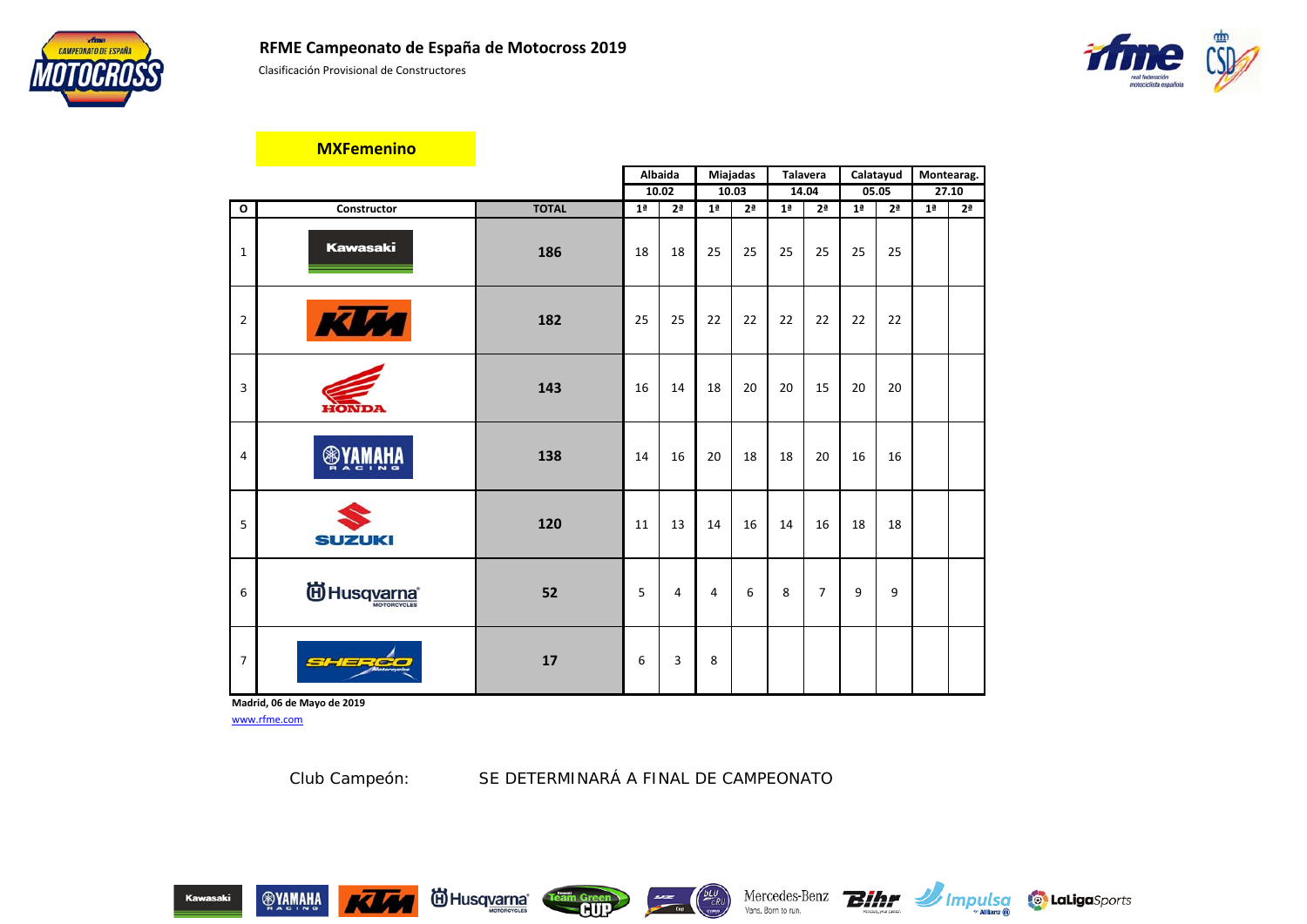

Clasificación Provisional de Constructores

**MX125**



|                |                                                   |              |                | <b>Talavera</b> |                | Malpartida     |                | <b>Bellpuig</b> |                | Calatayud      |                | MotorLand      |
|----------------|---------------------------------------------------|--------------|----------------|-----------------|----------------|----------------|----------------|-----------------|----------------|----------------|----------------|----------------|
|                |                                                   |              |                | 24.02           |                | 17.03          |                | 14.04           |                | 05.05          |                | 02.06          |
| $\mathbf{o}$   | Constructor                                       | <b>TOTAL</b> | 1 <sup>a</sup> | 2 <sup>a</sup>  | 1 <sup>a</sup> | 2 <sup>a</sup> | 1 <sup>a</sup> | 2 <sup>a</sup>  | 1 <sup>a</sup> | 2 <sup>a</sup> | 1 <sup>a</sup> | 2 <sup>a</sup> |
| 1              |                                                   | 200          | 25             | 25              | 25             | 25             | 25             | 25              | 25             | 25             |                |                |
| $\overline{2}$ | <b>间</b> Husqvarna®<br><b>MOTORCYCLES</b>         | 141          | 22             | 15              | 16             | 22             | 18             | 15              | 18             | 15             |                |                |
| 3              | ❀<br><b>CING</b><br>ā<br>$\overline{\phantom{a}}$ | 113          | 14             | 11              | 9              | 15             | 16             | 18              | 14             | 16             |                |                |
|                | Madrid, 06 de Mayo de 2019                        |              |                |                 |                |                |                |                 |                |                |                |                |

www.rfme.com

Club Campeón: *SE DETERMINARÁ A FINAL DE CAMPEONATO*